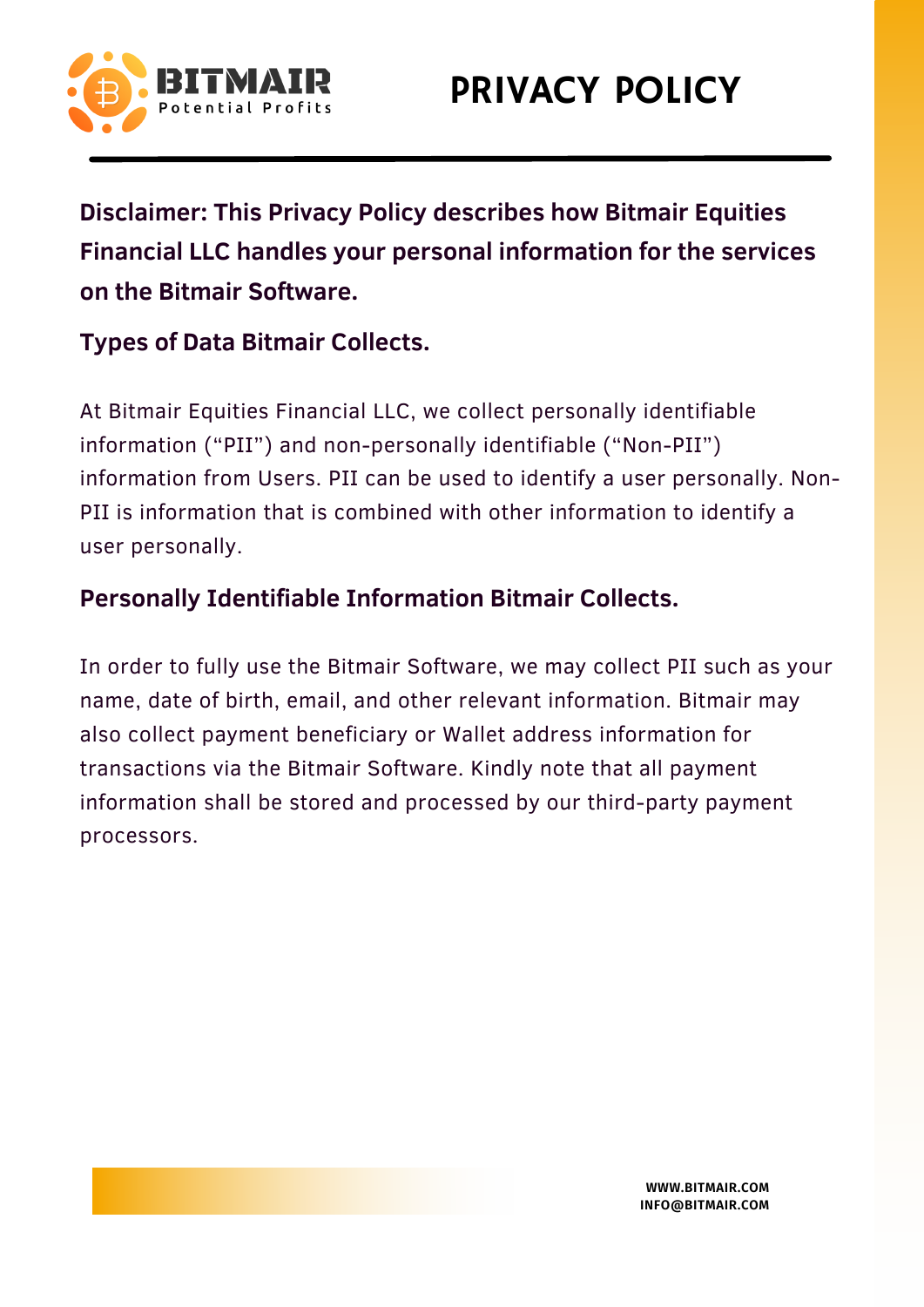

# PRIVACY POLICY

## **Non-Identifying Information**

Whenever you use the Bitmair Software, we may collect Non-PII from you, such as your IP address, zip code, gender, browsing history, search history, and registration history, interactions with the Software, usage information, location, referring URL, browser, operating system, data usage, data transferred, and Internet service provider. Bitmair may also collect information including postings you make on the public areas of the Bitmair Software, messages you send to us, and correspondence we receive from other members or third parties about your activities or postings.

#### **Use of Your Information by Bitmair**

- to provide the Bitmair Software and services.

- to facilitate the creation, maintenance, and security of your account on the Bitmair Software;

- to identify you as a User in the system;
- to provide any service and customer support you request;
- to resolve any dispute, collect relevant fees, and troubleshoot problems;

- to detect, prevent and investigate any potentially prohibited or illegal activity, and enforce our terms;

- to customize, measure, and improve our services and content;

- to tell you about our services, service updates, and promotional offers based on your communication preferences; and

- and for other uses as described when we collect the information.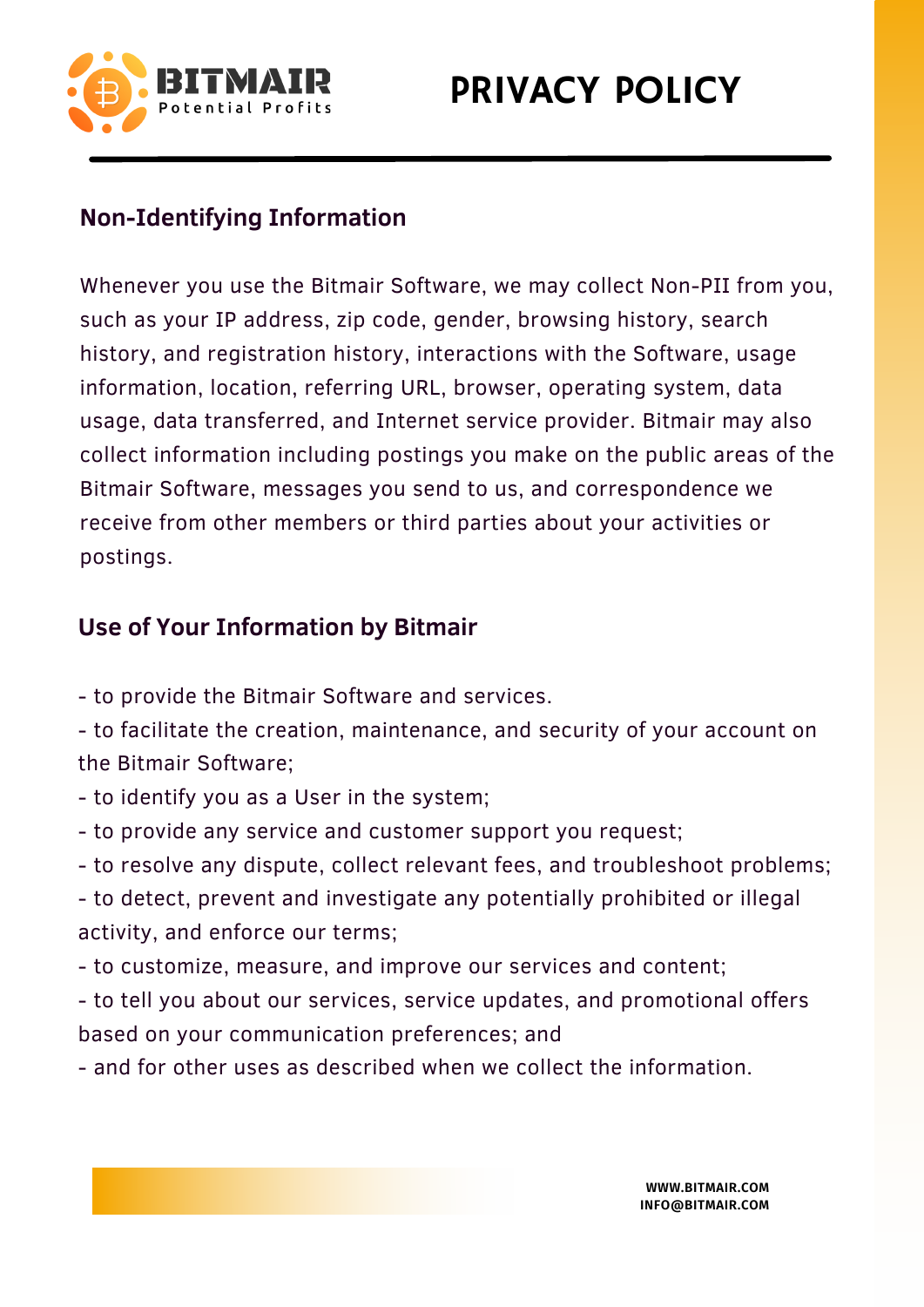

### **Disclosure**

Bitmair Equities Financial may disclose information to respond to legal requirements, enforce its policies, respond to claims that any content violates any IP rights, or to protect anyone's rights, property, or safety. Such information will be disclosed in line with applicable laws and regulations.

Also, Bitmair may share your information with:

- Service providers help with our business operations (like software management, fraud investigations, and bill collection).

- Subsidiaries and corporate affiliates of Bitmair for purposes consistent with this Privacy Policy.

- Any third party to whom you explicitly ask Bitmair to send your information (or about whom you're otherwise clearly notified and consent to when using a particular service).

- Any third-party payment processor to process payments made to Bitmair.

- Professional advisors, including auditors, lawyers, bankers, and insurers, where necessary in the course of the professional services that they render to Bitmair.

- Law enforcement, governmental agency, or any authorized third-party, in response to a verified request regarding a criminal investigation or alleged illegal act or any other act that may expose Bitmair, you, or any other Bitmair User to legal liability.